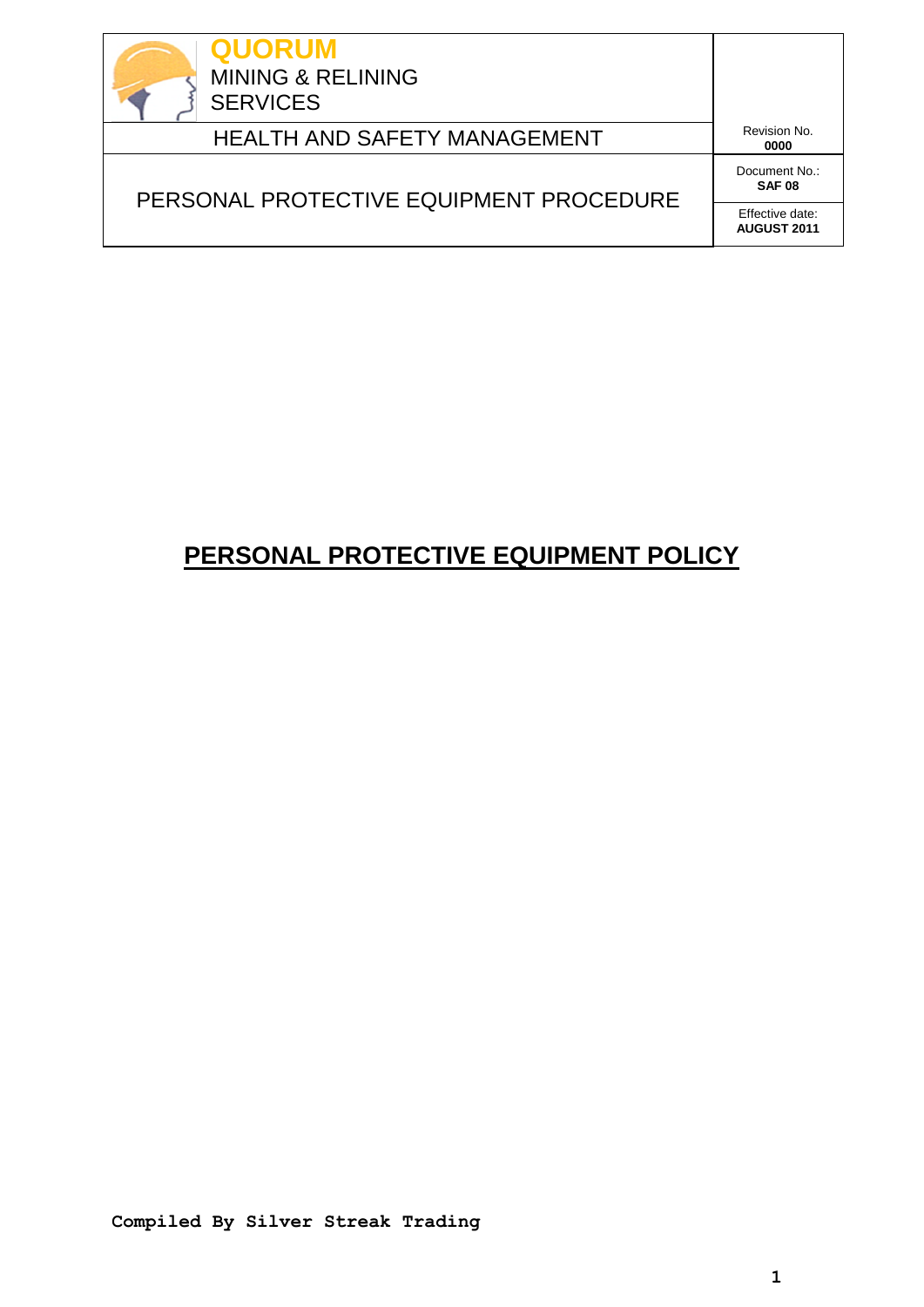

# HEALTH AND SAFETY MANAGEMENT

**0000**

# PERSONAL PROTECTIVE EQUIPMENT PROCEDURE

Document No.: **SAF 08**

Effective date: **AUGUST 2011**

### **Table of Contents**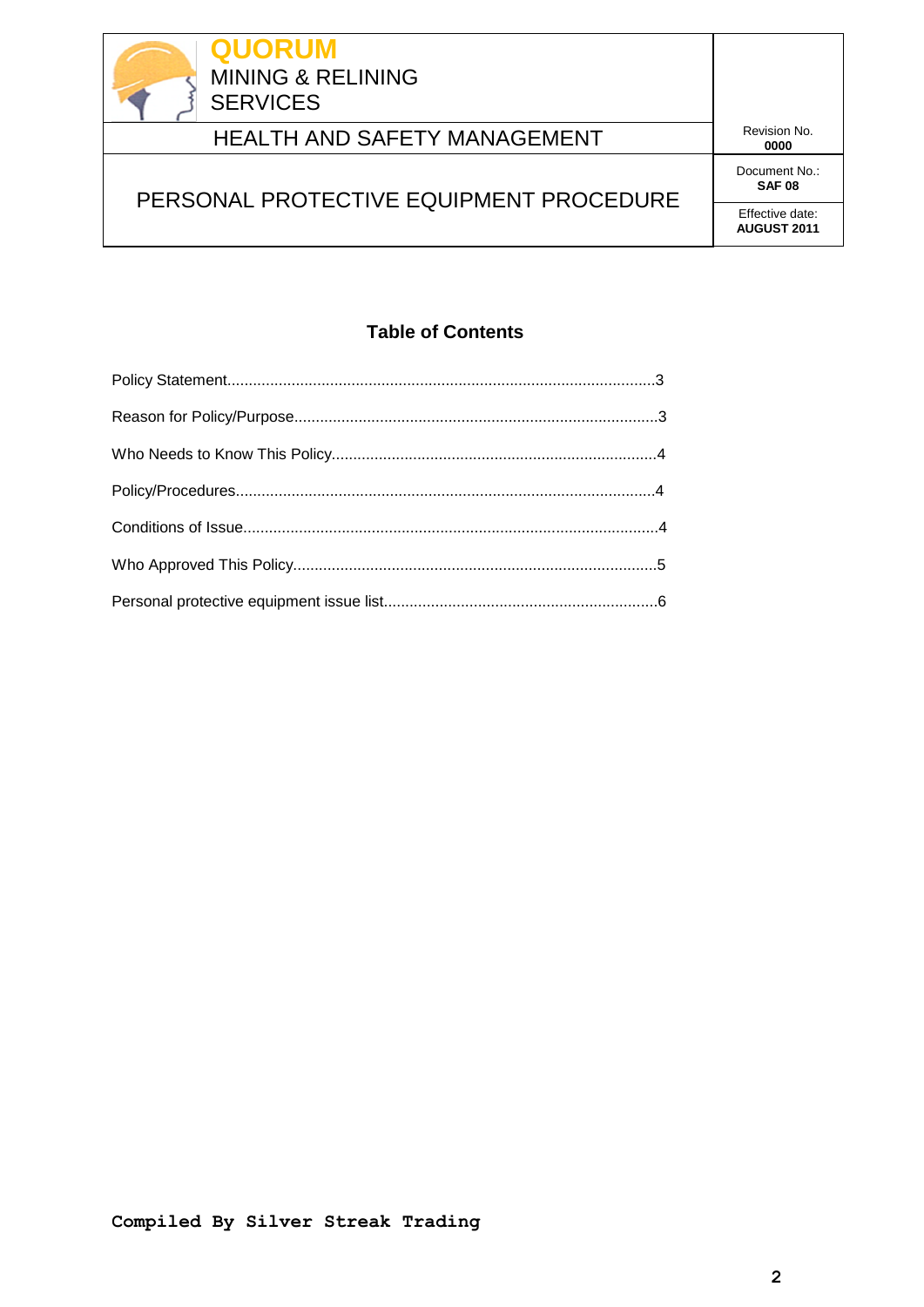

## HEALTH AND SAFETY MANAGEMENT

**0000**

## PERSONAL PROTECTIVE EQUIPMENT PROCEDURE

Document No.: **SAF 08**

Effective date: **AUGUST 2011**

### **Policy Statement**

As management of **QUORUM** we are committed to implement and maintain, as far as is reasonably practicable, the activities of the company in such a manner, as to prevent harm or damage to persons and property respectfully.

**QUORUM** requires that all employees use appropriate personal protective equipment (including eye, face, foot, hand, ear, head and fall protection and respiratory protection) as required by particular work function. All employees will receive complete training in the proper usage, maintenance, and applicability of protective equipment.

### **Reason for Policy/Purpose**

The reason for this policy is to prevent, as far as reasonably practicable, occupational diseases, injuries, and fatalities that may be prevented through the correct use of appropriate protective equipment.

### **Who Needs to Know This Policy**

All Performance laboratories employees will follow and ensure compliance to this procedure.

The following list outlines the various occupations and employees:

- 1. Manager
- 2. Site Manager
- 3. Site assistant ( as per various disciplines)
- 4. Artisans ( as per various disciplines)
- 5. Labourers ( as per various disciplines)
- 6. Contractors
- 7. Visitors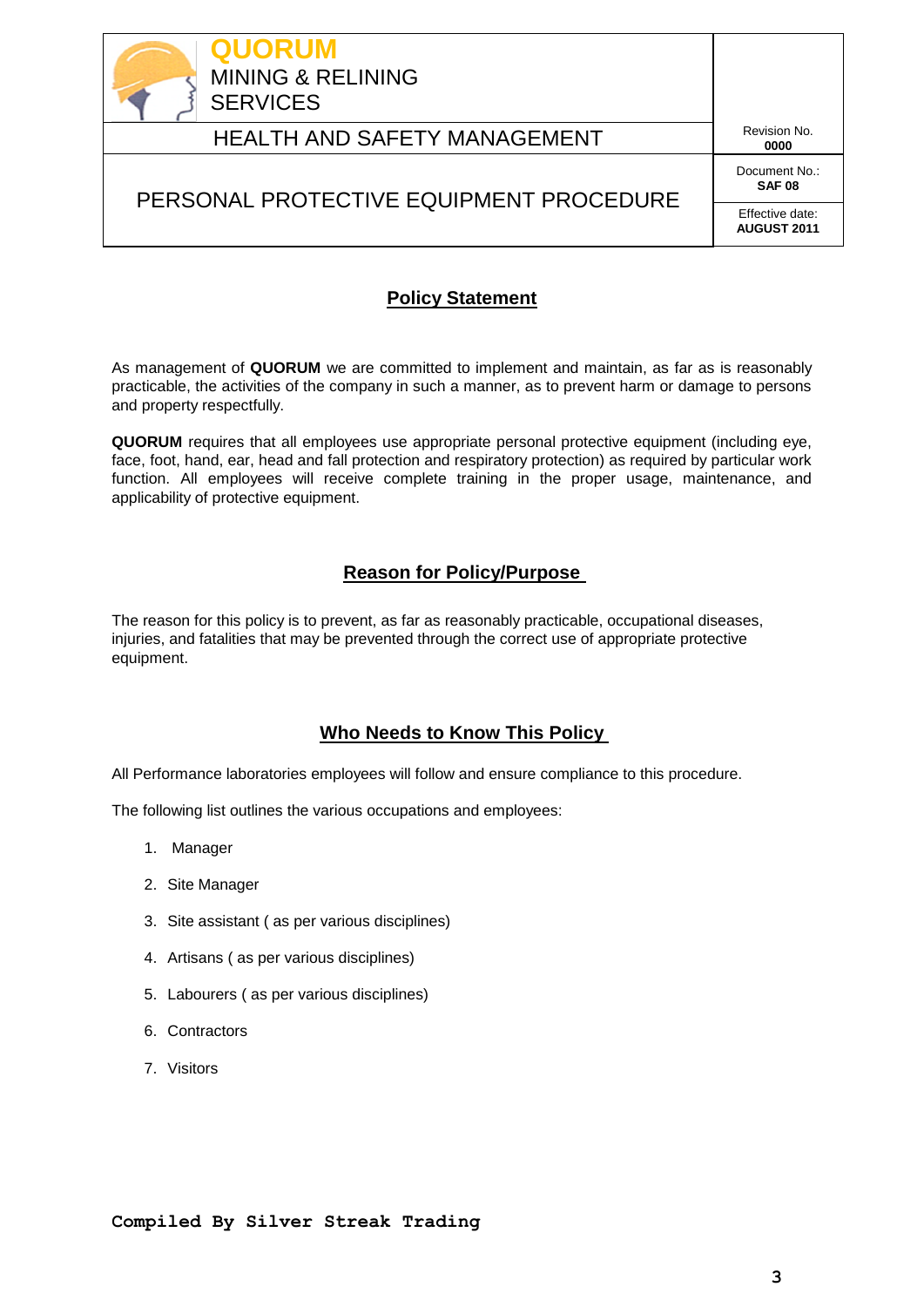

## HEALTH AND SAFETY MANAGEMENT

**0000**

#### Document No.: **SAF 08**

### PERSONAL PROTECTIVE EQUIPMENT PROCEDURE

Effective date: **AUGUST 2011**

### **Policy/Procedures**

Personal protective equipment (PPE) is used to create a protective barrier between the worker and hazards in the workplace. PPE includes such equipment as chemical resistive gloves, safety shoes, protective clothing, safety glasses, respirators, etc.

Personal protective equipment is not a replacement for good engineering controls, administrative controls or work practices. Rather, PPE should be used in conjunction with these controls to ensure the health and safety of employees.

As part of the **QUORUM** Personal Protective Equipment Program, risk assessments are conducted for all critical tasks and activities to determine what PPE may be necessary and training is conducted to ensure the proper use of PPE.

The QUORUM management team, in conjunction with your health and safety representatives, will continually assess work activities to determine hazardous work conditions. If a hazardous condition exists, proper PPE will be selected. The selections will then be communicated to all affected employees.

Training will be provided to all employees who are required to use PPE. Training includes usage, adjustment, limitations, and maintenance of PPE. If at any time the trained employee changes work activities requiring different PPE, or exhibits a lack of understanding of the required PPE, the employee will be retrained.

Contractors and sub-contractors performing work on premises must supply their own personal protective equipment, and are responsible for employee training with PPE.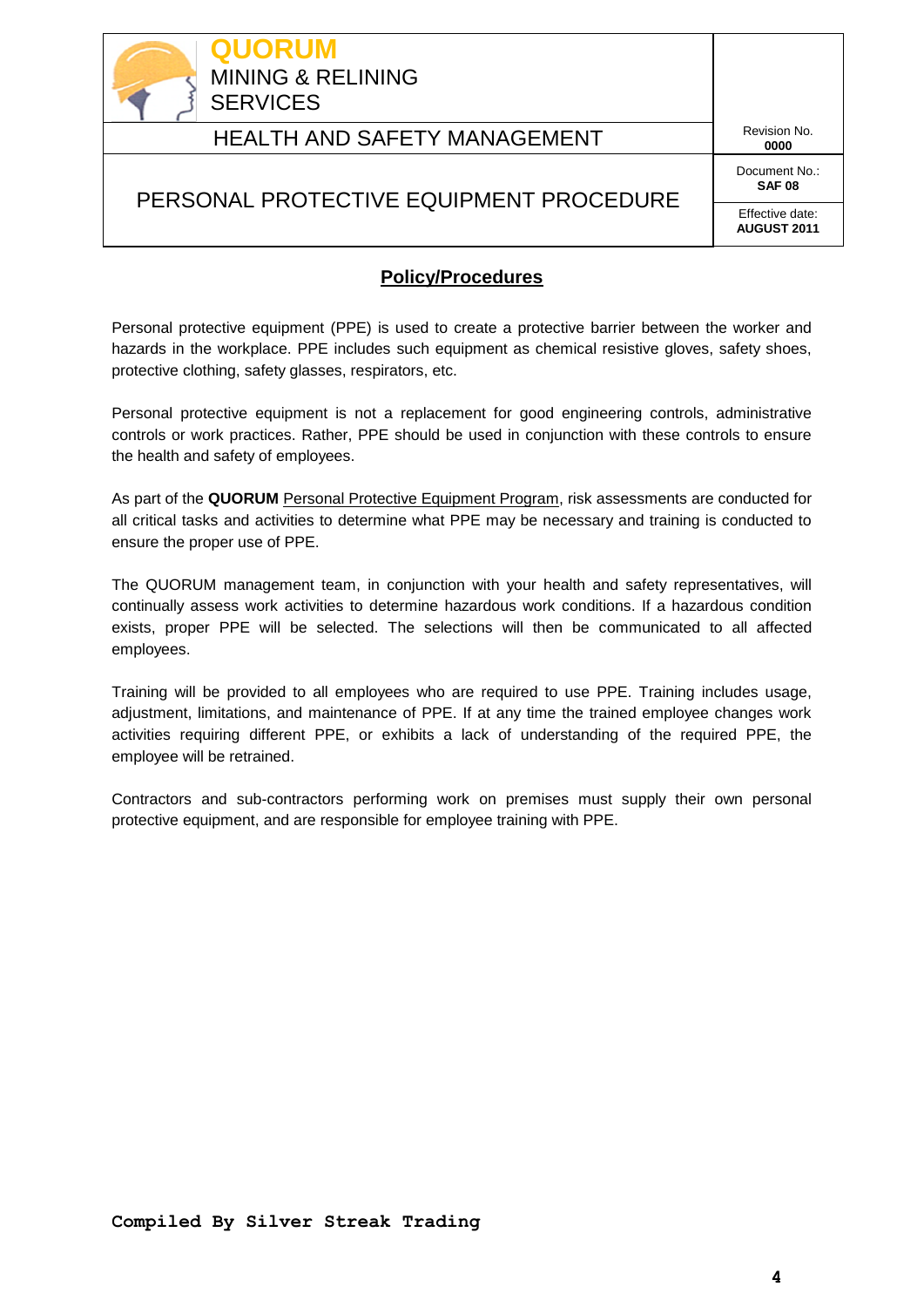

## HEALTH AND SAFETY MANAGEMENT

**0000**

#### Document No.: **SAF 08**

## PERSONAL PROTECTIVE EQUIPMENT PROCEDURE

Effective date: **AUGUST 2011**

### **Conditions of Issue**

- PPE will be issued at expense of the Company.
- PPE remains the property of the Company and must be handed back on termination of service. Loss or wilful damage to PPE may result in **disciplinary action** being taken against the employee after an investigation.
- Failure to use or the incorrect usage of PPE may result in **disciplinary action** being taken against the employee after an investigation.
- If PPE is lost or stolen damaged, it must be reported immediately by the employee to his or supervisor
- The use of PPE will be enforced by management. Refusal or failure to wear/ use PPE may lead to disciplinary procedures being instituted.
- Employees will be responsible for properly maintaining PPE issued to him or her. It should always be in a clean and safe condition.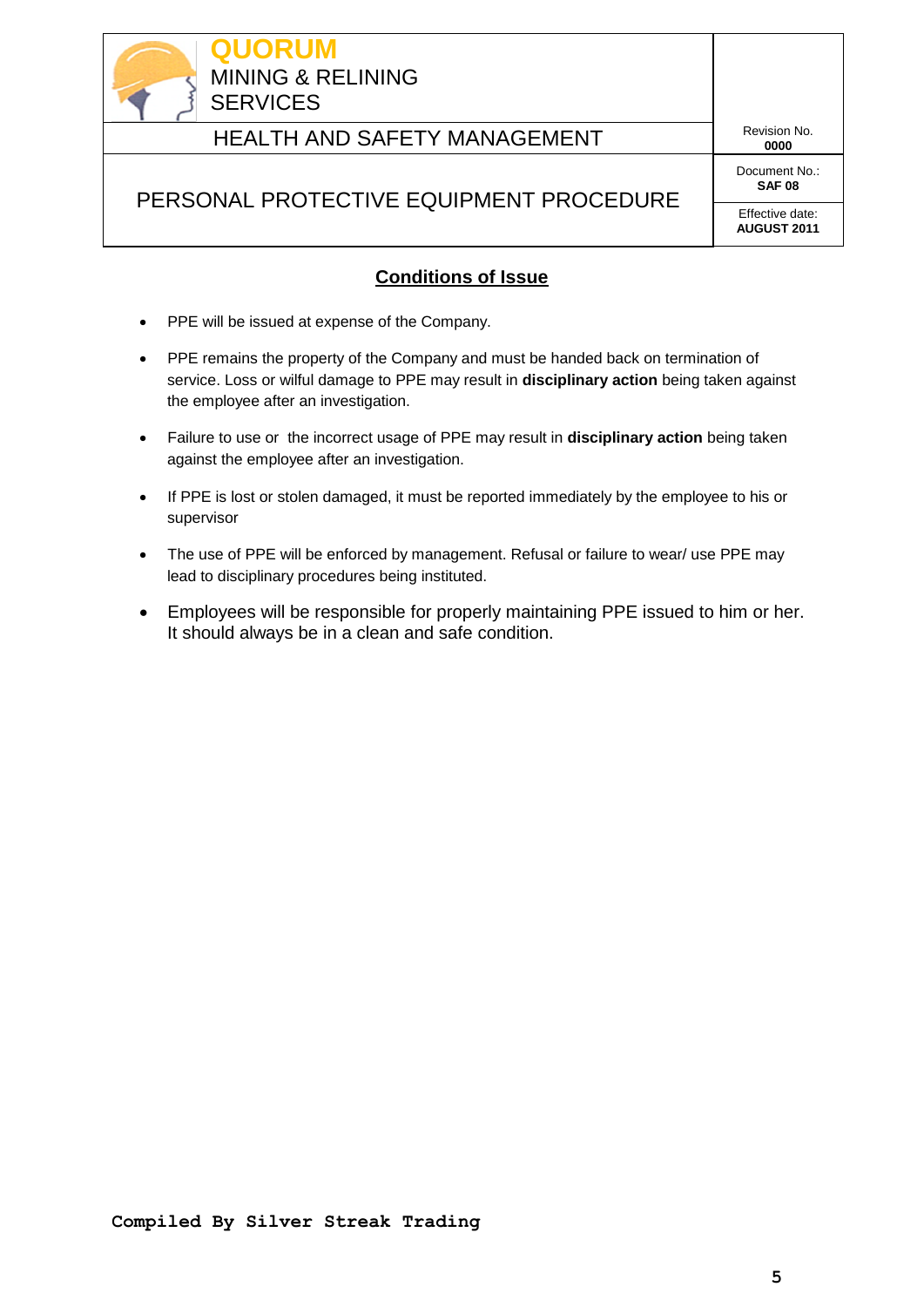

# HEALTH AND SAFETY MANAGEMENT

**0000**

# PERSONAL PROTECTIVE EQUIPMENT PROCEDURE

Document No.: **SAF 08**

Effective date: **AUGUST 2011**

### **Who Approved This Policy**

| Compiled by:                                                        | Reviewed By:           | Reviewed by:                    |  |  |
|---------------------------------------------------------------------|------------------------|---------------------------------|--|--|
| <b>Silver Streak Trading</b><br><b>Health and Safety Consultant</b> | Site Manager<br>Quorum | Safety representative<br>Quorum |  |  |
|                                                                     |                        |                                 |  |  |
| Date:                                                               | Date:                  | Date:                           |  |  |
| Approved by:                                                        |                        |                                 |  |  |
| C.E.O.<br>Quorum                                                    |                        |                                 |  |  |
|                                                                     |                        |                                 |  |  |
| Date:                                                               |                        |                                 |  |  |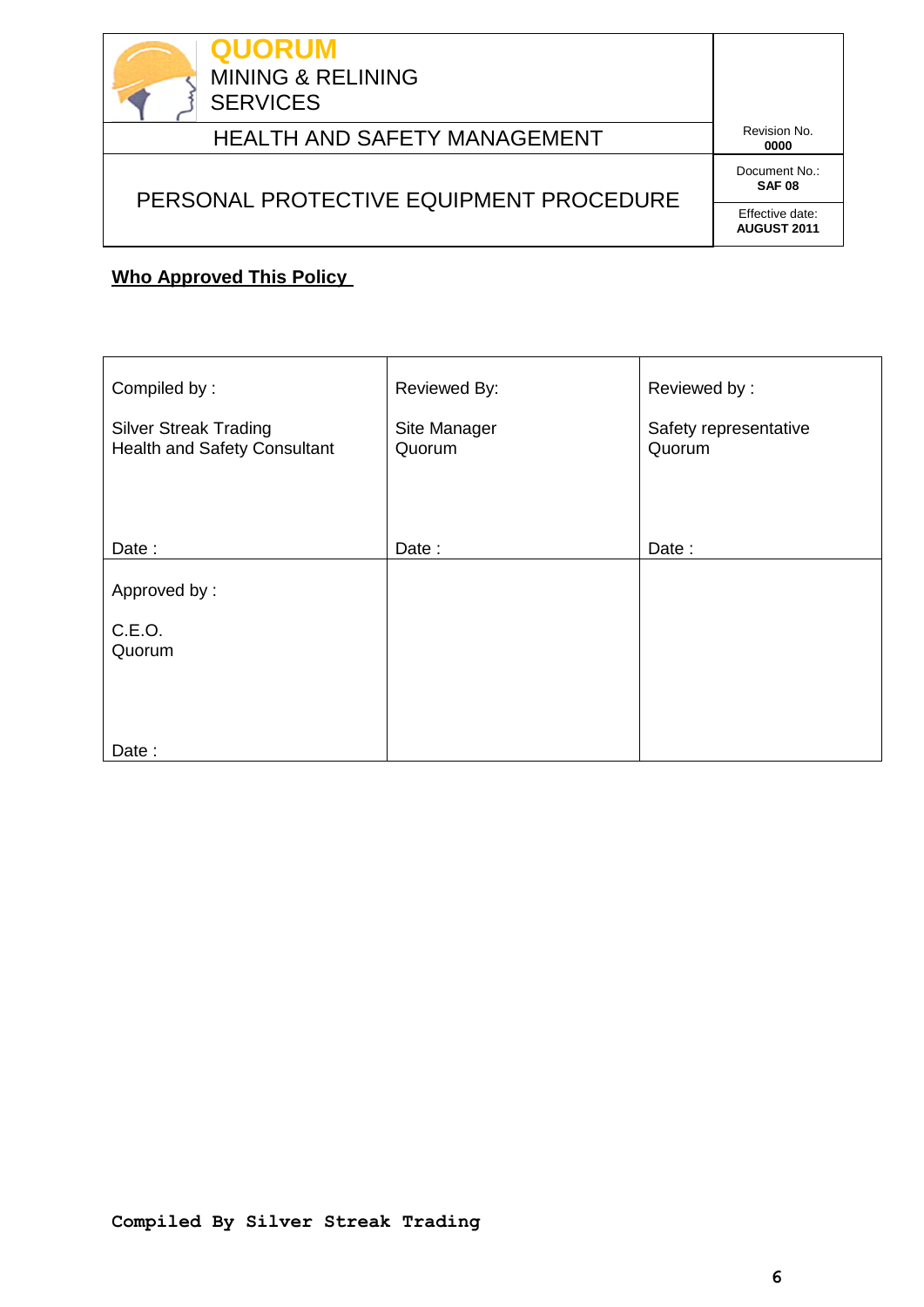

| <b>NAME:</b> (Full Name)                                                                                                                                                                                                                                                                                                                                                                                                                                                                                                                                                                                                                                                                                                                                                                                                                                                             |                                                                          |                            |                                      | DEPT.: (Dept. Name)                |                        |                                 |                               | CO. NO. (Co. No.) |                                  |                       |                 |
|--------------------------------------------------------------------------------------------------------------------------------------------------------------------------------------------------------------------------------------------------------------------------------------------------------------------------------------------------------------------------------------------------------------------------------------------------------------------------------------------------------------------------------------------------------------------------------------------------------------------------------------------------------------------------------------------------------------------------------------------------------------------------------------------------------------------------------------------------------------------------------------|--------------------------------------------------------------------------|----------------------------|--------------------------------------|------------------------------------|------------------------|---------------------------------|-------------------------------|-------------------|----------------------------------|-----------------------|-----------------|
| <b>CONDITIONS OF ISSUE</b><br>1. PPE will be issued at expense of the Company.<br>2. PPE remains the property of the Company and must be handed back on termination of service.<br>3. Loss or willful damage to PPE may result in disciplinary action being taken against the employee after an investigation.<br>4. Failure to use or the incorrect usage of PPE may result in disciplinary action being taken against the employee after an investigation.<br>5. I will immediately report if PPE issued to me is lost or damaged<br>6. I understand that it is a legal requirement to wear PPE and that refusal to do so can lead to disciplinary procedures being instituted.<br>7. I understand and accept that I am responsible for maintaining PPE issued to me in a clean and safe condition<br>8. I have received comprehensive training on the use and limitations of PPE. |                                                                          |                            |                                      |                                    |                        |                                 |                               |                   |                                  |                       |                 |
| <b>SIGNATURE:</b>                                                                                                                                                                                                                                                                                                                                                                                                                                                                                                                                                                                                                                                                                                                                                                                                                                                                    | I understand and accept all the conditions of issue above.<br>DATE: (//) |                            |                                      |                                    |                        |                                 |                               |                   |                                  |                       |                 |
|                                                                                                                                                                                                                                                                                                                                                                                                                                                                                                                                                                                                                                                                                                                                                                                                                                                                                      |                                                                          |                            |                                      |                                    |                        |                                 |                               |                   | $\overline{\mathbf{C}}$          |                       |                 |
| Overall                                                                                                                                                                                                                                                                                                                                                                                                                                                                                                                                                                                                                                                                                                                                                                                                                                                                              | 2-Piece<br><b>Suit Pants</b>                                             | 2-Piece Suit<br><b>Top</b> | <b>Dust Coat</b>                     | Apron                              | <b>Hard Hat</b>        | <b>Gum Boots</b>                | <b>Safety</b><br><b>Shoes</b> | <b>Gloves</b>     | <b>Safety</b><br>Goggles         | Face<br><b>Shield</b> | Welding<br>Hood |
|                                                                                                                                                                                                                                                                                                                                                                                                                                                                                                                                                                                                                                                                                                                                                                                                                                                                                      | S                                                                        |                            |                                      |                                    |                        |                                 |                               |                   |                                  |                       |                 |
| <b>Breath-ing</b><br>appara-tus                                                                                                                                                                                                                                                                                                                                                                                                                                                                                                                                                                                                                                                                                                                                                                                                                                                      | Respi-rator                                                              | Dust/<br>chemical<br>Mask  | <b>Hearing</b><br><b>Protec-tion</b> | <b>Full Body</b><br><b>Harness</b> | <b>Thermal</b><br>Suit | <b>Thermal</b><br><b>Jacket</b> | <b>Jersey</b>                 | <b>Socks</b>      | <b>Unspecified</b><br><b>PPE</b> |                       |                 |
|                                                                                                                                                                                                                                                                                                                                                                                                                                                                                                                                                                                                                                                                                                                                                                                                                                                                                      |                                                                          |                            |                                      |                                    |                        |                                 |                               |                   |                                  |                       |                 |